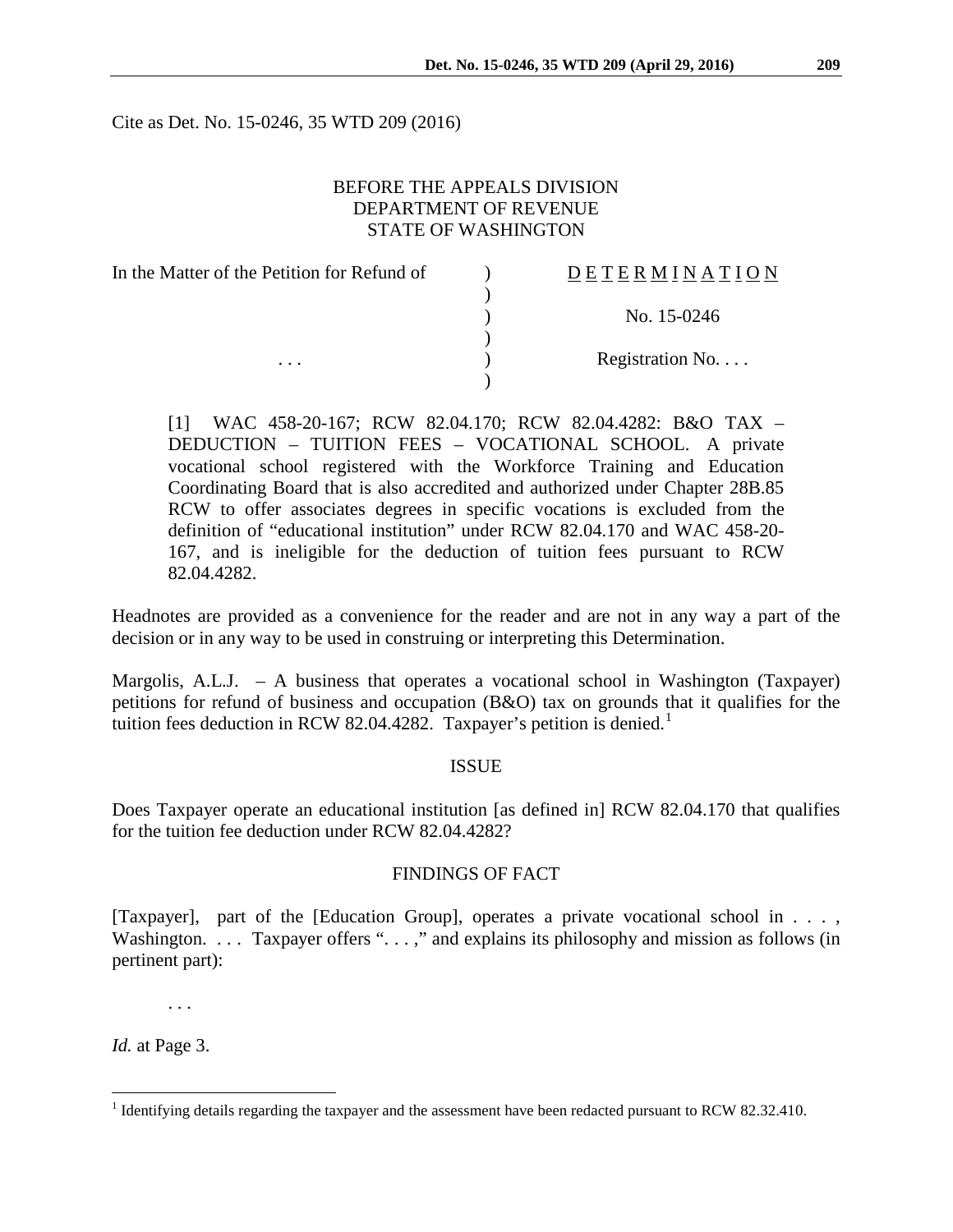Taxpayer's catalog describes its Washington Licenses and Approvals as follows (in pertinent part):

. . .

*Id.* at Page 9.

On July 17, 2014, Taxpayer applied for a refund or credit of B&O tax in the amount of \$. . . for the period January 1, 2010 through June 30, 2014, explaining that it qualifies for the deduction because it is an accredited degree granting institution that offers general education courses as required under WAC 458-[2](#page-1-0)0-167.<sup>2</sup> In support of this application, Taxpayer provided a Letter of Authorization from the Washington Student Achievement Council, Certificates of Authorization from the State of Washington Higher Education Coordinating Board (HECB), a Certificate of Accreditation from the Accrediting Council for Independent Colleges and Schools (ACICS), the 2013-2014 Academic Catalog, a summary spreadsheet to calculate the refund claim, and copies of Combined Excise Tax Returns.

Taxpayer's certificates of authorization from HECB, issued "pursuant to the Degree-Granting Institutions Act (RCW 28B.85)," authorize Taxpayer to offer at its . . . campus an Associate of Occupational Studies in Medical Office Management and an Associate of Occupational Studies in Medical Radiography. Students seeking degrees in these programs are required to take some courses that are considered general in nature, such as English Composition and College Mathematics. *. . .*

The Department's Taxpayer Account Administration Division (TAA) denied Taxpayer's refund request, and Taxpayer appealed this denial to the Appeals Division.

### ANALYSIS

Washington imposes a B&O tax for the act or privilege of engaging in business in the state of Washington. RCW 82.04.220. Business activities other than, or in addition to, those that are specifically enumerated elsewhere in chapter 82.04 RCW or RCW 82.04.290(1), are taxed under the service and other activities B&O tax classification. RCW 82.04.290(2). There are a number of statutory exceptions, exemptions, and deductions set out in chapter 82.04 RCW. These tax benefits are narrowly construed, and the party claiming the deduction has the burden of showing that it qualifies for the deduction. *See, e.g., Budget Rent-A-Car, Inc. v. Dep't of Revenue*, 81 Wn.2d 171, 174-175, 500 P.2d 764 (1972).

Pursuant to RCW 82.04.4282, a deduction from the measure of tax is permitted for amounts derived from bona fide tuition fees. RCW 82.04.170 defines "tuition fee" as including certain charges by an "educational institution," which is defined as follows (in pertinent part):

<span id="page-1-0"></span><sup>&</sup>lt;sup>2</sup> On December 16, 2014, Taxpayer filed a supplemental refund request, explaining that it recently discovered payment of an additional \$ . . . in B&O taxes on September 23, 2010, for periods covering September 2008 to July 2010. The combined refund claim is for \$ . . . .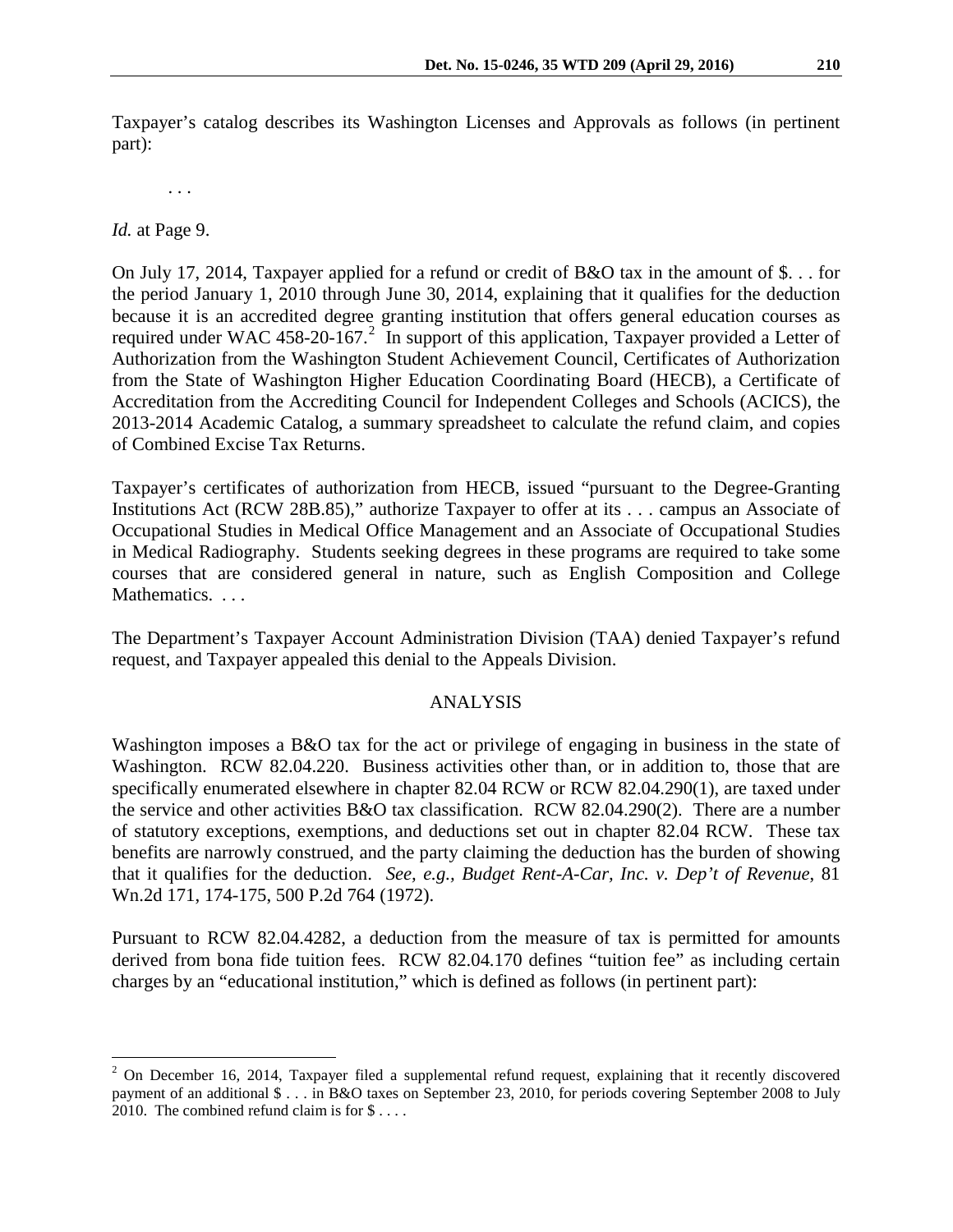[T]hose institutions created or generally accredited as such by the state . . . or defined as a degree-granting institution under RCW 28B.85.010(3) and accredited by an accrediting association recognized by the United States secretary of education, and offering to students an educational program of general academic nature, . . . but not including specialty schools, business colleges, other trade schools, or similar institutions.

WAC 458-20-167 (Rule 167) is the administrative rule regarding educational institutions that interprets and applies the deduction. Rule 167(2)(b) further explains the definition of "educational institutions" and provides that the term means (in pertinent part):

(i) Institutions which are established, operated, and governed by this state or its political subdivisions under Title 28A (Common school provisions), 28B (Higher education), or 28C (Vocational education) RCW….

(iii) Degree-granting institutions offering educational credentials, instruction, or services prerequisite to or indicative of an academic or professional degree or certificate beyond the secondary level, provided the institution is accredited by an accrediting association recognized by the United States Secretary of Education and offers to students an educational program of a general academic nature. Degree-granting institutions should refer to chapter [28B.85](http://app.leg.wa.gov/RCW/default.aspx?cite=28B.85) RCW for information about the requirement for authorization by the Washington higher education coordinating board. . . .

(vii) "Educational institutions" does not include any entity defined as a "private vocational school" under RCW [28C.10.020](http://app.leg.wa.gov/RCW/default.aspx?cite=28C.10.020) and/or any entity defined as a "degree-granting private vocational school" under chapters [28C.10](http://app.leg.wa.gov/RCW/default.aspx?cite=28C.10) and [28B.85](http://app.leg.wa.gov/RCW/default.aspx?cite=28B.85) RCW ...

(Emphasis added.) RCW 28C.10.020(7) defines "private vocational school" as follows:

[A]ny location where an entity is offering postsecondary education in any form or manner for the purpose of instructing, training, or preparing persons for any vocation or profession.

In any question of statutory construction, we strive to ascertain the intention of the legislature by first examining a statute's plain meaning. *G-P Gypsum Corp. v. Dep't of Revenue*, 169 Wn.2d 304, 309, 237 P.3d 256 (2010). The rules of statutory construction apply to the interpretation of administrative rules and regulations. *Multicare Medical Ctr. v. Dep't of Social and Health Svcs.*, 114 Wn.2d 572, 790 P.2d 124 (1990) (citing *State v. Burke*, 92 Wn.2d 474, 478, 598 P.2d 395 (1979)); *Musselman v. Dep't of Social and Health Svcs.*, 132 Wn. App. 841, 846, 134 P.3d 248, 250-51 (2006). Statutes must be interpreted and construed so that all the language used is given effect, with no portion rendered meaningless or superfluous. *Id.; See also* Det. No. 04-0180E, 26 WTD 206 (2007). Courts assess a statute's meaning "viewing the words of a particular provision in the context of the statute in which they are found, together with related statutory provisions, and the statutory scheme as a whole." *Burns v. City of Seattle*, 161 Wn.2d 129, 140, 164 P.3d 475 (2007).